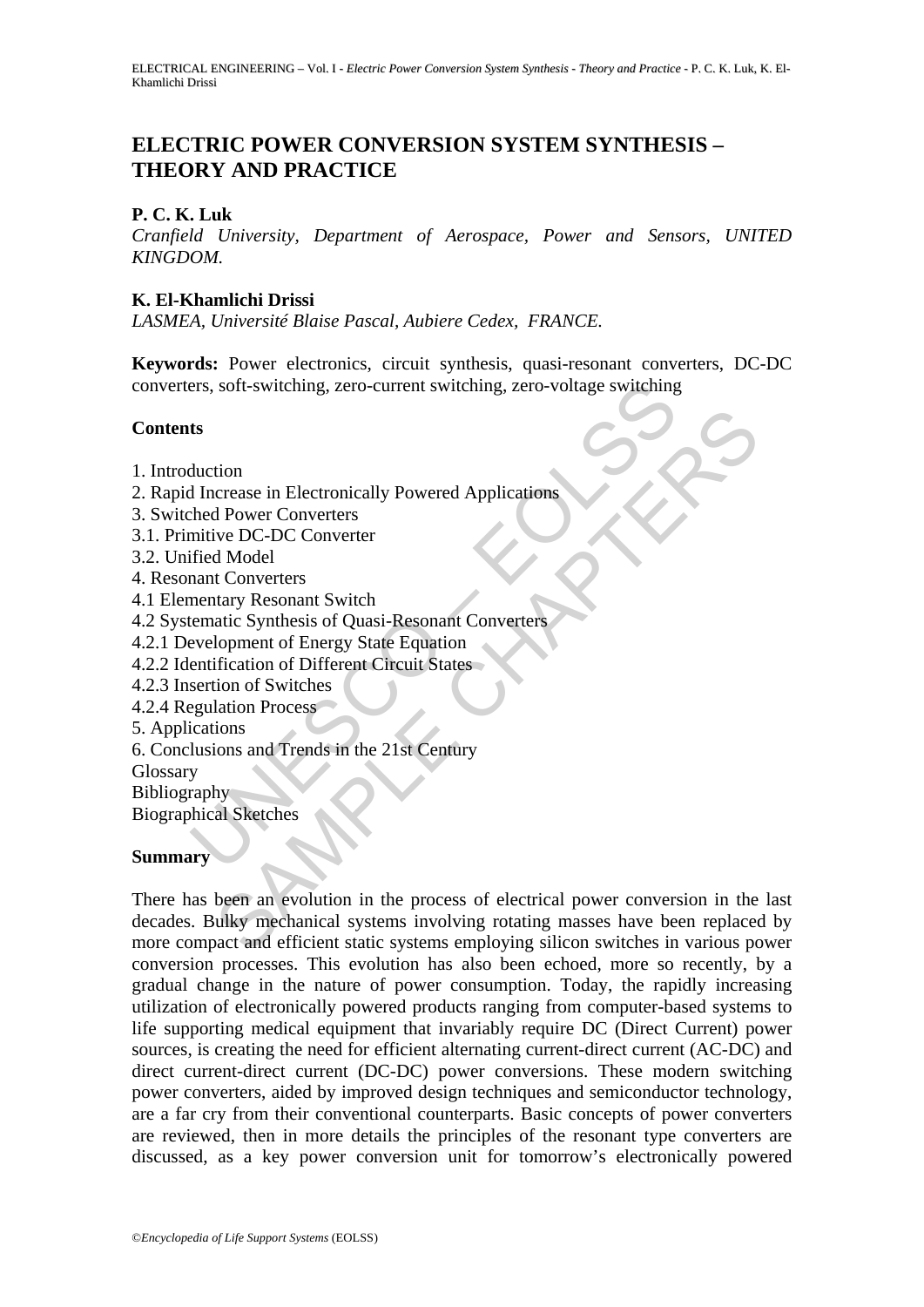products. They operate at higher efficiency by means of switching the current or voltage when they are approaching zero value, thus have the advantages of very low switching losses, avoidance of high voltage or high current stress on the components, and much reduced thermal stress and electromagnetic interference. A case study on the design and synthesis of a DC-DC resonant power converter, operating at a very high resonance frequency and efficiency, illustrates the synthesis procedure and suggests practical applications. The chapter concludes with remarks on the increasingly important role these power converters play as the provider and custodian of energy utilization in a global context, where higher performance, reliability and efficiency of power supplies are needed at affordable costs for every community in the world.

## **1. Introduction**

France Conversion<br>
Conversion (a)<br>
Conversion process and a stronghly believed that the infrastructure of the generation of electricity<br>
buy is. A nation's capacity to produce products and services to satisfy<br>
buy is. A na Power consumption is closely associated with human needs and associated activities. It is generally believed that the infrastructure of the generation of electricity, the main type of various power sources, is an invariably reliable indicator of how developed an economy is. A nation's capacity to produce products and services to satisfy the needs of its population and overseas customers, measured as gross national product (GNP), relies critically on this form of power. Whilst a nation's electrical power consumption has been well known to be closely associated with its wealth and its GNP, the rapidly changing nature of power conversion process which provides the power for consumption is perhaps less apparent. Over the last decades, power conversion has evolved from an essentially 'copper and iron' technology to one which heavily depends on the 'silicon' technology.



Figure 1: Evolution of power conversion process (a) conventional (b) modern

Figure 1 depicts such an evolution, in which the 'copper and iron' in the conventional conversion process refers to the exclusive use of large rotating electrical machines which essentially consist of copper windings wound on to the iron rotor and/or stator. The copper which carries the electrical current and the iron in which the magnetic field is formed, are the fundamental elements enabling the conversion of power. Thus the rotating 'iron and copper' serve as the crucial medium of power conversion. Iron and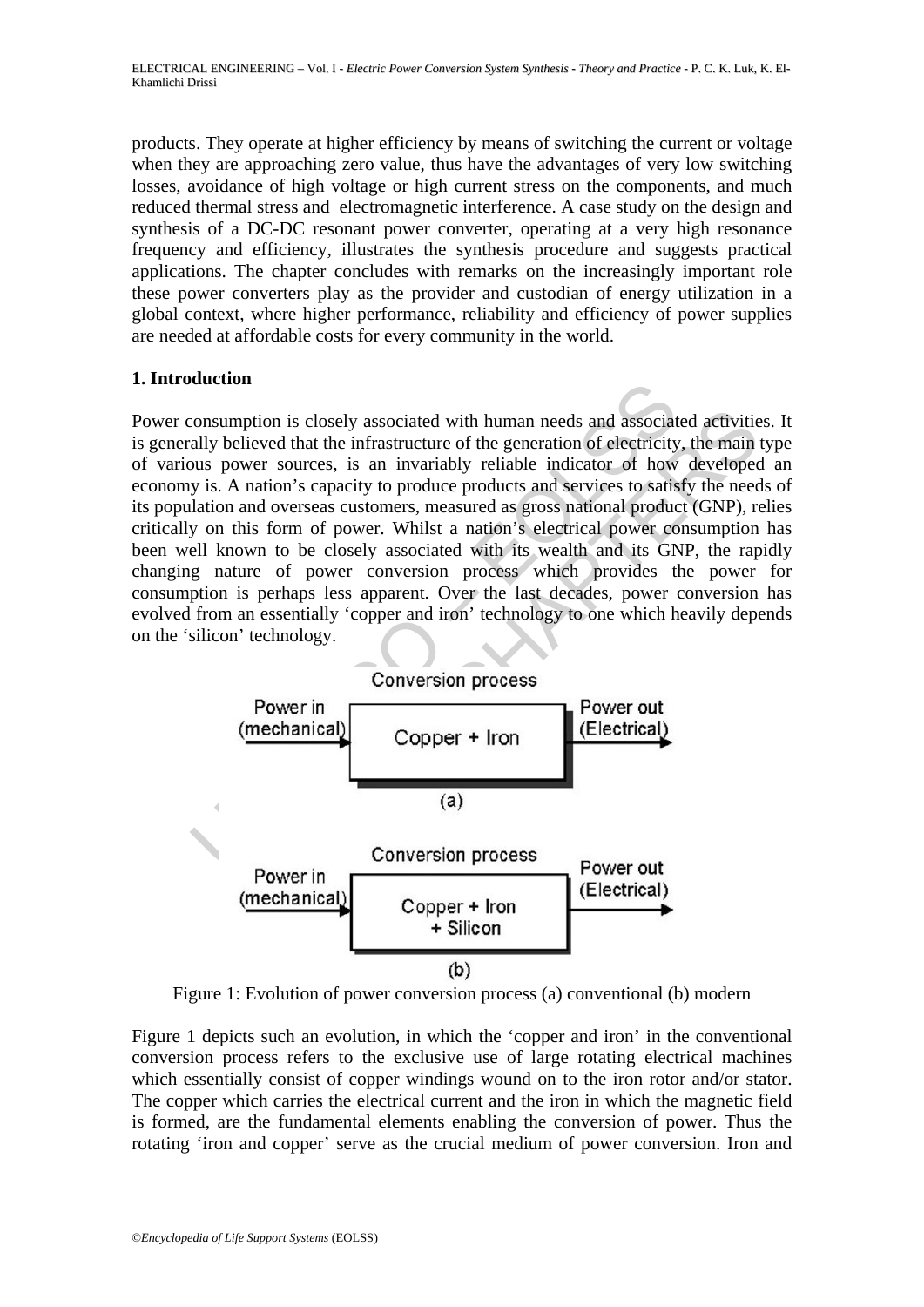copper are also key components for the power transformers, which are essentially non rotating electrical machines used to step up or step down voltage levels for efficient distribution and convenient usage of electrical power. The second part of Figure 1 shows silicon added in the modern conversion process. The silicon technology, which refers generically to semiconductor technology, has emerged in the form of solid state electronics since its invention in the 1950's.

However, it was only since the 1980s that the rapid developments in the power semiconductor technology have started to make significant impacts on power conversion. More recently, developments in microelectronics, albeit another form of silicon technology, have made inroads into improvement in power conversion systems. Micro-controllers and digital signal processors (DSPs) are commonly used as the control and switching units in solid state power converters. Thus, the silicon in Figure 1 refers to both power and micro-electronic devices. It is envisaged that future power systems depend critically on the key developments in these devices.

continuers and ugrad in stiplar encostics (DSFs) are common<br>and switching units in solid state power converters. Thus, the sili<br>and switching units in solid state power converters. Thus, the sili<br>ob both power and micro-el It should be noted that the period of evolution of a power conversion system that was characterized solely by rotating iron and copper masses into one that incorporates key static silicon components, as depicted in Figure 1, has been echoed by a gradually changing nature of power consumption. However, such a relationship between power conversion and power consumption is complex. It has been argued that the 'virgin land' of iron and copper would have been preserved had there not been a surge of thirst for quality and quantity of electrical power at affordable costs. Yet such a surge of thirst would not have been materialized had there not been a stimulus in the form of rapid advances in the silicon technology. This demand-pull-technology-push interplay has fuelled the rapid increase of research and commercial interests in electrical power.

of power and micro-electronic devices. It is envisaged that future point of the power and micro-electronic devices. It is envisaged that future point of experience devices. It is envisaged that future point of experience a The electrical power, when processed by power electronics, is suitable for many applications which have previously been prohibitively costly or technically impossible. These applications include DC regulated power supplies, electrochemical processes, electronic welding, variable speed motor drives, induction heating, power supplies for accelerators in nuclear fusion and space satellites, and heating and lighting control. The process is two-fold. First it involves the control of a power semiconductor device operated in switching or linear mode. Operating a power device in switching mode lends itself to digital and microprocessor control, and results in higher efficiency when compared to linear mode because of the negligible device losses in fully-on or fully-off states. Switching mode has a penalty of harmonic ripples in the load and source sides which are absent in linear mode operations. As high switching frequency is essential for high efficiency, noise and electromagnetic radiation are undesirable by-products. Despite these shortcomings switching mode is predominately used in electronically processed power conversions. Secondly, at a level higher than the turning on and off of the power devices, the processing involves conversion which is either one or combination of four main types: DC-to-AC, AC-to-DC, DC-to-DC and AC-to-AC. In more recent power electronics systems, the processing in the control of power devices and the conversion are coordinated seamlessly by means of powerful microprocessors or DSPs. These systems essentially consist of two types of semiconductors, the power semiconductor devices that can be considered as the 'muscle' of the system, and the microelectronic control chips that resemble the 'brain'. Both semiconductors are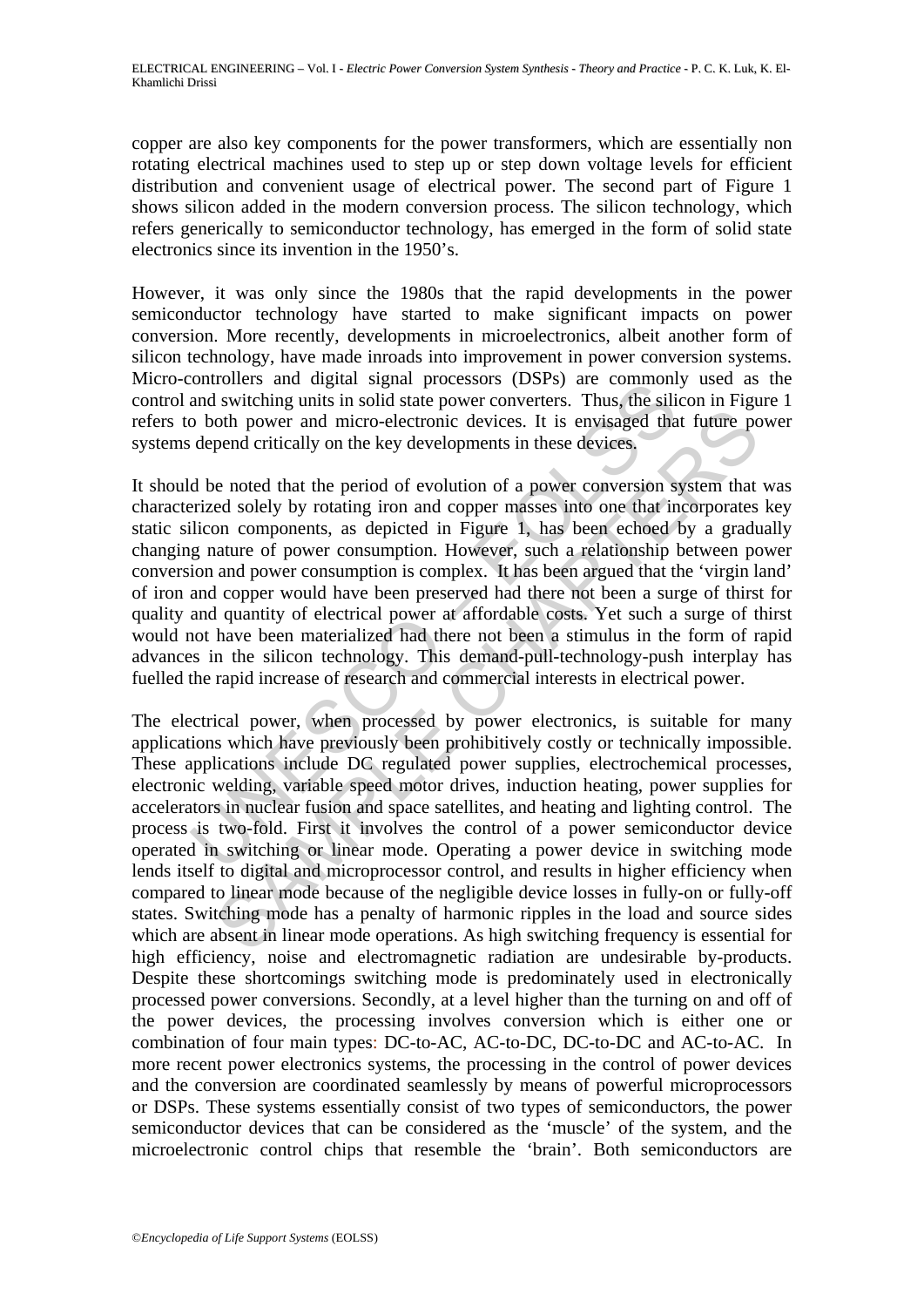operated in digital form, one manipulating power up to gigawatts, and the other handling power at levels of a fraction of a milliwatt. Although situated at the extreme ends of the power scale, the two semiconductors when closely coordinated will yield efficiency, size and cost advantages for modern power conversion technology.

## **2. Rapid Increase in Electronically Powered Applications**

Utilization of today's electronically powered products, ranging from mobile phones and mobility aids to personal computers and power supplies for space satellites, is rapidly increasing the need for DC-DC power supplies. These electronically powered products typically run on DC power instead of AC, which is found in electrical outlets or sockets. The voltages that AC power sources provide are not appropriate for end products and must be altered to DC voltages and currents in order for these end products to function. The mobility requirement of these electronically powered products such as portable laptops, powered wheelchairs and electric vehicles, implies that a highly efficient DC power supply is highly desirable. Mobility will be more restricted with less efficient systems when recharge is required more often. Environmental concern is also a key factor for more efficient power conversion.

alaxes und AC power sources provue are not appropriate for ein<br>a altered to DC voltages and currents in order for these end products su<br>powered wheelchairs and electric vehicles, implies that a highl<br>bility requirement of ity requirement of these electronically powered products such as portwered wheelchairs and electric vehicles, implies that a highly efficient by is highly desirable. Mobility will be more restricted with less efficient the From the technical aspect, this creates a direct relationship and interest between DC-DC power conversion and electronic circuit design. Numerous circuit design topologies are possible to achieve the conversion at varying degrees of functionality, complexity and efficiency. Power supply and circuit design researchers are faced with a challenging task that demands good knowledge of several disciplines. These circuits are highly nonlinear and very difficult to stabilize. From a control engineering viewpoint, the circuits may not often be easy to control as their transfer functions in Laplace transform have real and complex poles in the right-half of the s-plane, and are prone to 'chaos' – a circuit phenomenon that is a subject of much research interest. Magnetically they are complex and call for consideration of proximity and eddy current effects. In the manufacture aspects, they often require planar construction to achieve the performance and size specifications. The enforcement of electromagnetic compatibility (EMC) compliance in electronics equipment also poses further challenges in understanding the complex mechanism of electromagnetic interference in electronic equipment operating at high frequency.

From a market viewpoint, the expected rapid growth in these products means increased revenues for the lucrative DC-DC converter market. Market trends currently affecting the DC-DC converter industry include a converter design shift to smaller, lower profile converters that provide higher power density and efficiency. Coping with this trend has become one of the top industry challenges as compromises for size affect the performance and converter reliability. Frost & Sullivan, a market research agent in power converters, identifies and segments the world DC-DC converter industry into three ranges: low (1W to 100W), medium (101W to 500W), and high (greater than 500W). The key opportunities for growth in this market are the IT industry, which includes data communications and computer products, and the telecommunications industry. It is interesting to note that power converters with distributed power architectures are becoming essential as IT systems are more likely to be networked in the future. The distributed architecture of the IT system will mean that the computer and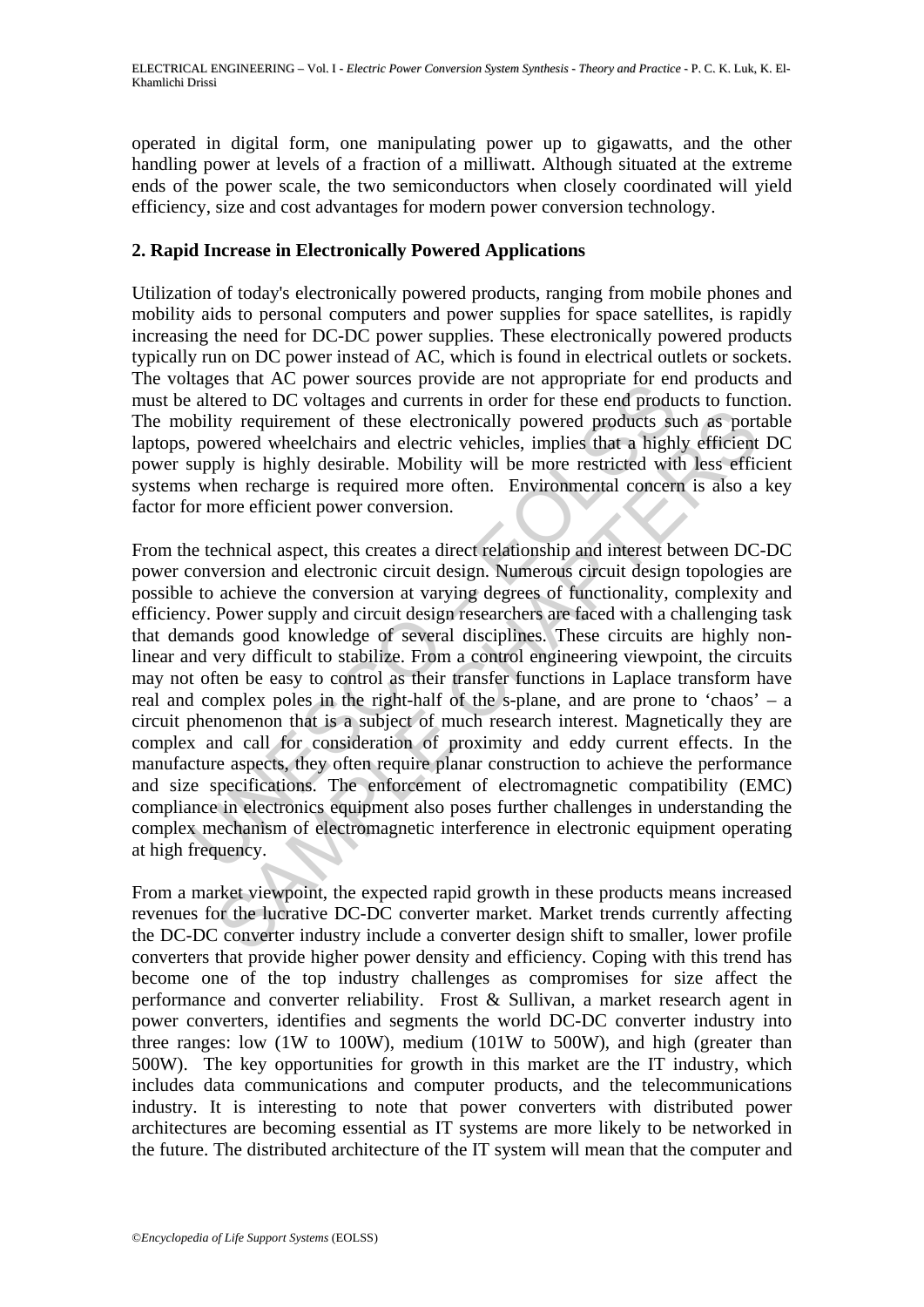the converter will form an integral unit or node in the whole network. It should also be noted that the increased functionality of future mobile products also means that they draw more power, and hence the more urgent need for highly efficient DC-DC converters. Apart from the IT industry, high power DC-DC converters will play an important role in tomorrow's automotive industry that will become more 'electrified' with the introduction of the 42V system and increasing popularity of electric vehicles.

## **3. Switched Power Converters**

elements such as inductions (but will not an coppler) are essentially consists of a switching circle.<br>I.e. switched power converter essentially consists of a switching cine<br>directions. The switching circuit operates at hig tors. The switching circuit operates at high frequency and transfers en to output in discrete packets, through the inductor and capacitor. Praction the load limits of the circuit. Transformers may also be used to iso the o The motivation for switched power converters rests on the fact that the costs of siliconbased power and control devices are steadily falling, whilst those for the passive bulky power elements such as inductors (built with iron and copper) are essentially constant. The basic switched power converter essentially consists of a switching circuit, inductors and capacitors. The switching circuit operates at high frequency and transfers energy from input to output in discrete packets, through the inductor and capacitor. Practical converters use feedback circuitry to regulate the energy transfer to maintain a constant voltage within the load limits of the circuit. Transformers may also be used to isolate input from the output. The basic circuit can be configured to step up (boost), step down (buck), or invert output voltage with respect to input voltage. The key reason to impress switching signals rather than to operate on linear mode for the power semiconductor is efficiency, for, linear regulators, can only step down, and efficiency is equivalent to the output voltage divided by the input voltage. On the other hand, switching DC-DC converters operate by passing energy in discrete packets over a low-resistance switch, so they can step up, step down, and invert. In addition, they offer higher efficiency than linear regulators. Using a transformer also allows the output voltage to be electrically isolated from the input voltage. One key disadvantage of the switching converters is the generated electromagnetic radiation. This, along with the stresses imposed on the components created by the rapid changes of voltage, calls for continued research and development efforts in this field. The introduction of quasi-resonant converters (QRC) or simply resonant converters (RC) in the late 1980's, gave rise to a new class of power converters with high efficiency and low electromagnetic radiation and component stresses.

## **3.1. Primitive DC-DC Converter**

A primitive version of the DC-DC converter will be the best to illustrate its fundamental power conversion mechanism. This mechanism is indeed basic to all switching power converters. The conversion mechanism, shown in Figure 2, involves two steps – the charging stage and discharging stage.

In the charging stage on the left of Figure 2, the circuit is assumed at steady state. Since the switch is open, the voltage across the capacitor is equal to the input voltage. The closing of the switch initiates the charging stage. Energy is transferred from the input source to the inductor while the diode prevents the capacitor from discharging to ground.

The charging current profile will be linear, being at a rate that is proportional to the input voltage divided by the inductance, as illustrated in Figure 1. During the charging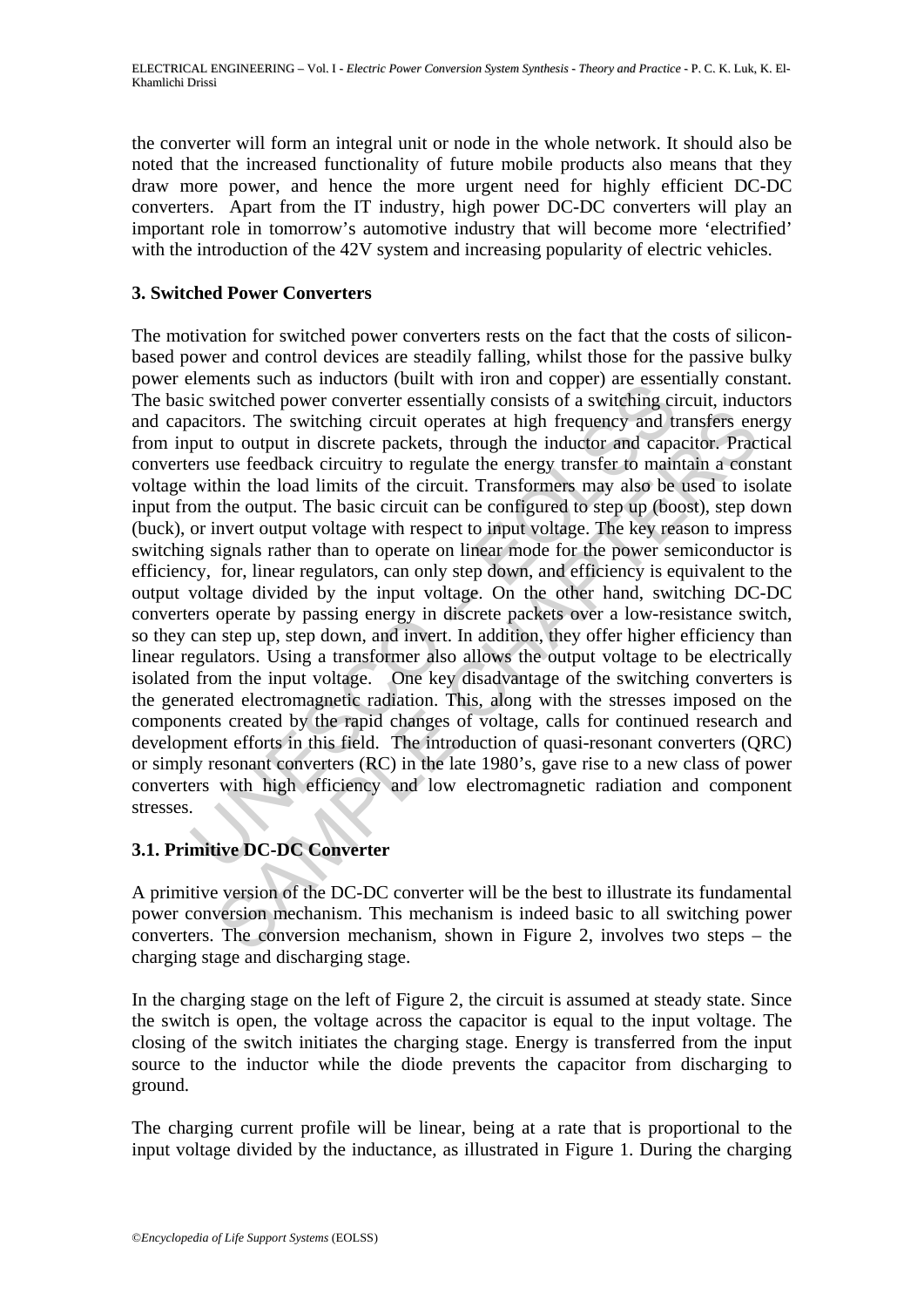stage, the inductor serves as a temporary energy store, storing energy equal to one-half the inductance times the square of the peak current for the duration shown.

The discharge phase starts when the switch opens following the charging stage. Since current flow in an inductor must be continuous, the voltage across the inductor changes instantaneously to a value needed to maintain current flow, thus making the diode forward-biased.

If a suitably large capacitor is used, then its output voltage  $V_{\text{OUT}}$  will remain relatively constant throughout the discharging phase. Since voltage across the switch remains at a diode drop above  $V_{\text{OUT}}$ , the voltage impressed across the inductor will stay constant, resulting in a linear current profile with slope opposite to that of the charge phase.

It should be noted that the discharging phase of the inductor is the charging stage of the capacitor, denoting a changeover of the energy in a 'tamed' manner. These charging and discharging cycles, when modulated and controlled, can in fact produce a range of regulated  $V_{\text{OUT}}$  within the breakdown tolerance of the *L* and *C* components.



Figure 2: Fundamental conversion mechanism in DC-DC converters (a) Charging stage (b) Discharging stage

## **3.2. Unified Model**

Inspection of the circuit in Figure 2 shows that the components can be grouped into two units. First, the switch and the diode work in co-ordination to guide the timing and direction of power flow. Second, the inductor and the capacitor act in pair as carrier for the power flow, from input to output.

The first unit, together with the associated part for the switching signals, is an active circuit; whilst the second unit consists of essentially passive components. It must be noted that the 'power switch and the diode' unit lies at the heart of modern power converter design, and is often regarded as the 'atomic unit' for switched power converters. A unified model that reflects these observations is shown in Figure 3. The voltage across terminals 1 and 2  $(v_{12})$  and the current through terminal 3  $(i_3)$  represent the effects due to external components connected.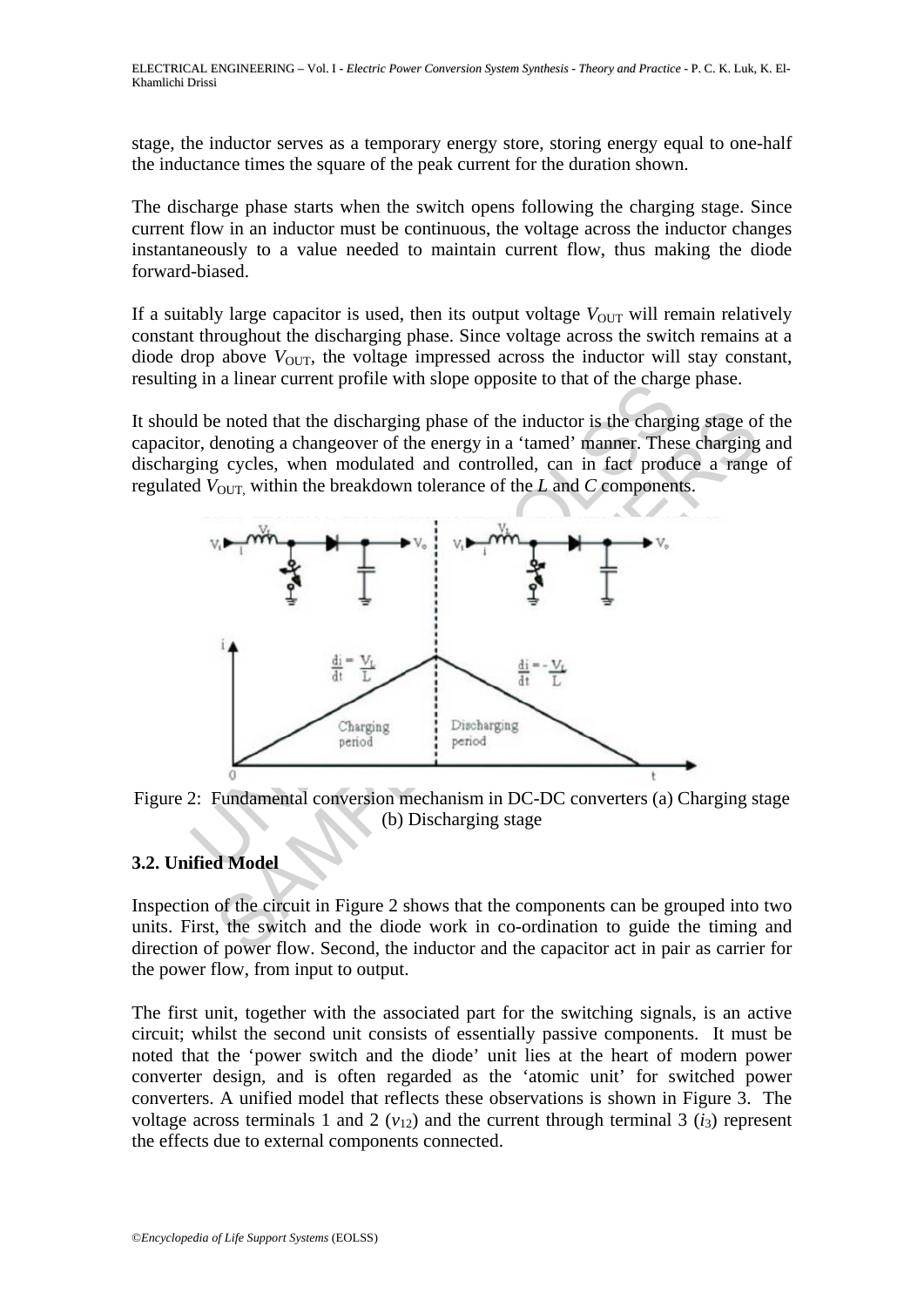ELECTRICAL ENGINEERING – Vol. I - *Electric Power Conversion System Synthesis - Theory and Practice* - P. C. K. Luk, K. El-Khamlichi Drissi



Figure 3: Unified model for switched converters

Figure 5. Omited model for switched converters<br>the earlier discussions we know that there are different formers. The most commonly known ones are the Buck, Boost, Buck-I<br>ers. Let us now apply this unified model to these c earlier discussions we know that there are different forms of DC<br>The most commonly known ones are the Buck, Boost, Buck-Boost, and<br>Let us now apply this unified model to these converters. The Buck is sint<br>ditive DC-DC conv From the earlier discussions we know that there are different forms of DC-DC converters. The most commonly known ones are the Buck, Boost, Buck-Boost, and Cuk converters. Let us now apply this unified model to these converters. The Buck is similar to the primitive DC-DC converter described and the output voltage is always lower than the input voltage by a factor determined by the switching ON-OFF ratio. The Boost can have an output voltage higher than that of the input voltage, and is also determined by the switching ON-OFF ratio. The Buck-Boost combines the features of the both and the output voltage can be lower or higher than the input voltage. The Cuk converter, named after its inventor, is also a combination of the Buck and Boost. These four converters can be easily synthesized by connecting different external capacitors and inductors to the terminals of the unified model. Figure 4 illustrates the construction of these converters using the unified model. The analysis of the operation of these converters can be followed in the same way as discussed in the previous section since they all share the 'atomic switching unit'.



Figure 4: Synthesis of the main converters using the Unified Model (a) Buck (b) Boost (c) Buck-Boost (d) Cuk

### **4. Resonant Converters**

The DC-DC converters discussed so far employ a switching regime commonly known as 'hard switching', in which the power semiconductor device turns itself on or off when neither the voltage across its gates nor current flowing through it is zero. The consequence of hard-switching is two fold. There are higher switching losses due to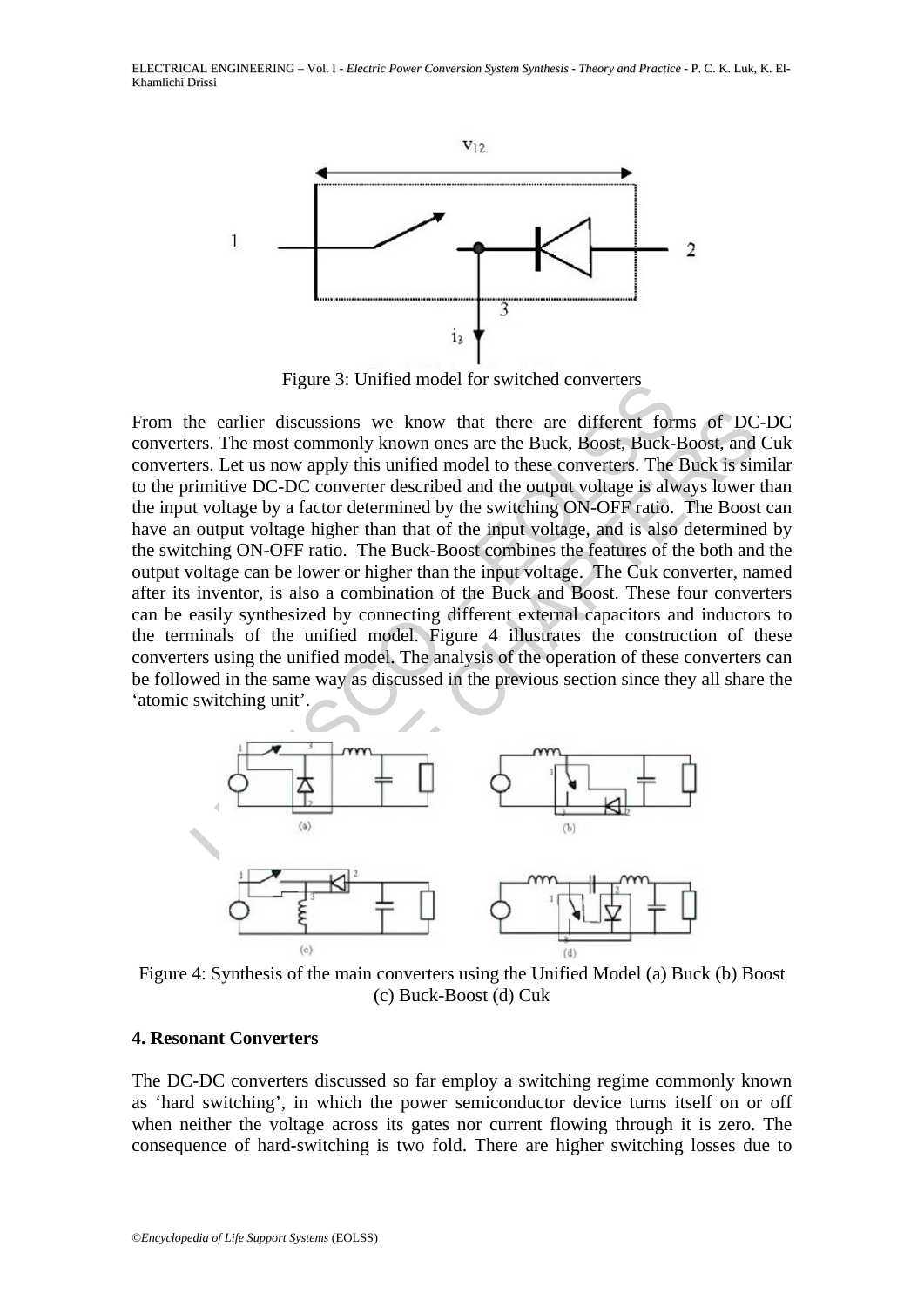simultaneous non-zero voltage and current. The switching frequency is restricted. In contrast, resonant converters employ the 'soft switching' regime in which switching of the power semiconductor occurs only when either the voltage or current is zero. Since silicon produces static devices that have very small energy storage capacity, a 100% silicon solution is not possible for medium or high power level conversion. Storage devices such as inductors and capacitors, which are essentially comprised of iron, copper and dielectric materials, store energy in the form of magnetic and electrical fields are necessary. Resonance provides the optimum condition when maximum energy can be stored for a given resonance frequency. At resonance, the sizes for capacitors and inductors are also at minimum for a given power transfer. The 'silicon solution' of passive power circuit components is a combination of 'iron, copper, and dielectric' such that resonance provides the condition for optimum power conversion.

The resonant converter consists of a resonance circuit, which is usually composed of circuit capacitance and inductance, together with load impedance. Soft-switching of the power devices takes place when the voltage or current is approaching zero. Thus, simultaneous transitions of voltage and current are avoided, resulting in minimum switching losses. For energy conversion process using resonance, there are three distinct periods that can always be identified. First, energy charging is linear (at constant rate) from one element while that of the other element is zero. Second, resonance occurs between the two elements. Third, energy discharge from one element is at constant rate while that of the other element is zero.

## **4.1 Elementary Resonant Switch**

branche provides the contained in or optimian power conversion.<br>
conant converter consists of a resonance circuit, which is usually<br>
capacitance and inductance, together with load impedance. Soft-s<br>
devices takes place whe not converter consists of a resonance circuit, which is usually compose<br>catiance and inductance, together with load impedance. Soft-switching of<br>ices takes place when the voltage or current is approaching zero. T<br>us transi The unified model described in the Section 3 can be further developed to an elementary resonant switch by the inclusion of an inductor and capacitor (LC). This switch constitutes the most basic unit for the synthesis of any resonant converters. However, the concept of duality gives rise to two types of elementary resonant switching circuits the zero-current (ZC) and zero-voltage (ZV) types. Figure 5 shows the ZC and ZV switches in which each includes an LC resonant network as its integral part. The ZC switch with an arrow in Figure 5(a) denotes bi-directional voltage, unidirectional current operation. The ZV switch in Figure 5(b) denotes bi-directional current, unidirectional voltage operation. A more complete description of the switches is given later in Section 4.2.3. The LC circuits shown are generic and there are several permutations of connection possible. It must be noted that the inductor and capacitor used for resonance may not be the same as the filter inductor and capacitor described in Section 3. Usually they are much smaller. However, it is also possible to use the filter inductor and capacitor as part of the resonance circuit.



Figure 5: Elementary switching unit (a) Zero-current (b) Zero voltage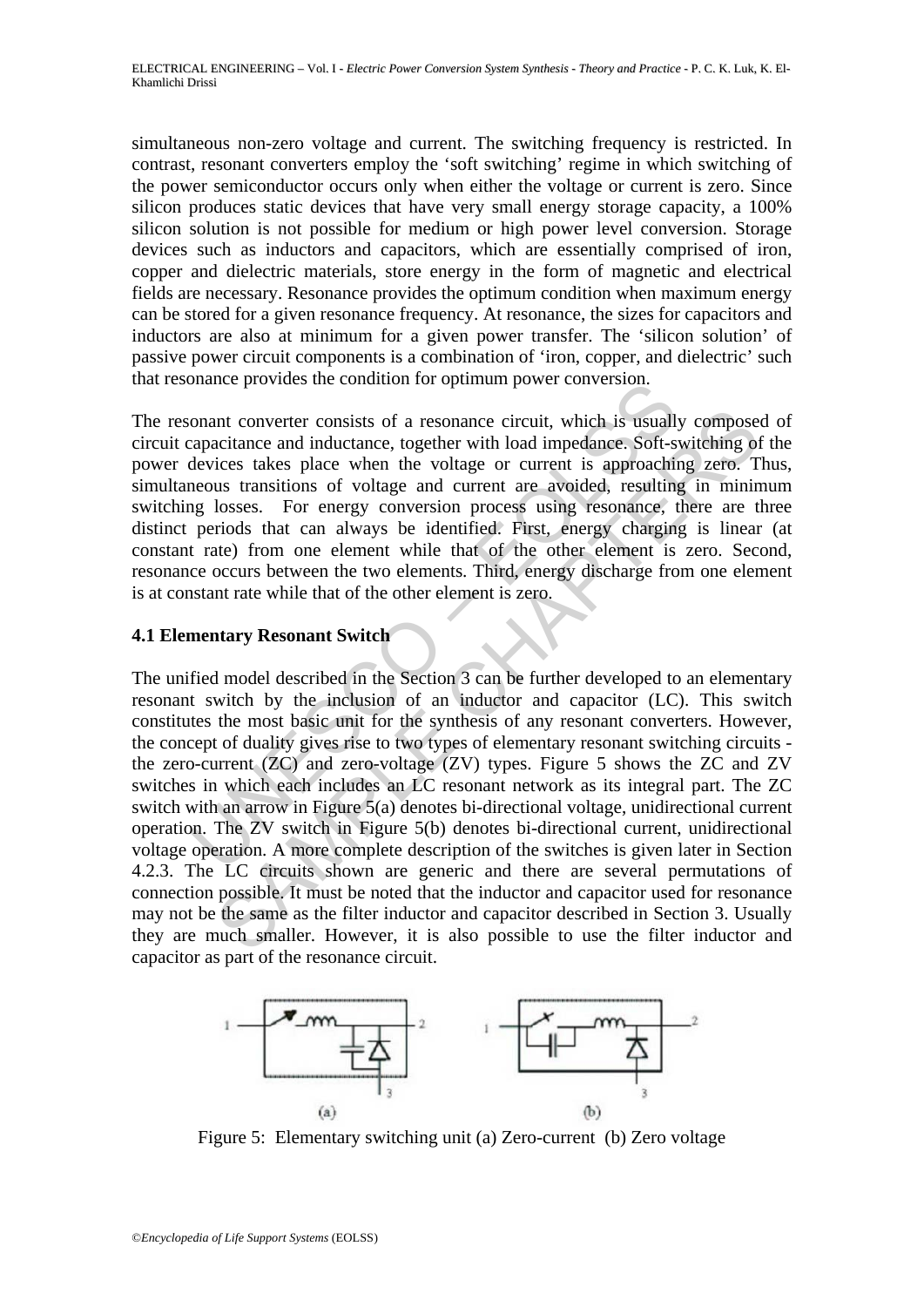- -
- -

# TO ACCESS ALL THE **21 PAGES** OF THIS CHAPTER, Visi[t: http://www.eolss.net/Eolss-sampleAllChapter.aspx](https://www.eolss.net/ebooklib/sc_cart.aspx?File=E6-39A-01-05)

#### **Bibliography**

Cheng K. and Stuart T.A. (1993). A 1.6-kW, 110-kHz DC-DC Converter Optimized for IGBT's. *IEEE Transactions on Power Electronics,* Vol. 8, N° 1, pp. 18-25. [This article gives design details of a typical modern switching power converter]

Foch H. (1987). Commutation and stresses of switching devices in static power converters. *Power Electronics and Applications, EPE, Grenoble.*. [This article highlights some technical challenges in modern power converters applications]

Leonhard. (2000). Power electronics and control by microelectronics in future energy system. *EPE Journal,* Vol.10, No. 1, pp.6-10, pp.40-48. [This insightful article discusses how power electronics aided by microelectronics will shape energy conversion systems in the future]

Lin B. and Lee Y. (1997). A unified approach to modeling, synthesizing, and analysing quasi-resonant converters. *IEEE Transactions on Power Electronics,* Vol.12, No.6. [This paper provides an interesting approach to study key and basic elements of switching converters]

Liu K.H , Oruganti R. and Lee F.C. (1991). Convertisseurs à résonance : topologie et caractéristiques. *Revue de l'électronique de puissance,* n° 12, pp. 56-64. [This article discusses different forms of resonance converters and their characteristics]

Venture Development Corp. (1999). *U.S. Merchant Markets and Applications for AC/DC Switching Power Supplies and DC/DC Converters Eighth Edition* - 9/1/99 - 200 Pages - ID: VENL186086. [This document provides present and future markets for switching power supplies in wide range applications]

#### **Biographical Sketches**

. and Stuart T.A. (1993). A 1.6-kW, 110-kHz DC-DC Converter Optimized for<br>nors on Power Electronics, Vol. 8, N° 1, pp. 18-25. [This article gives design of<br>witching power converter]<br>(1987). Commutation and stresses of swi on Power Electronics, Vol. 8, N° 1, pp. 18-25. [This article gives design details of a ty<br>on Power converter]. ST). Commutation and stresses of switching devices in static power converters, *P*<br>s7). Commutation and stress **Patrick Chi-Kwong LUK** was born in Hong Kong, 1960. He obtained his High Diploma from Hong Kong Polytechnic University in 1983, and MPhil from Sheffield University and PhD from University of Wales, Glamorgan in 1989 and 1992 respectively, all in electrical engineering. After a brief career as a sales engineer, then as an research assistant in Hong Kong Polytechnic University between 1984-86, Dr. Luk won an award to further study in the U.K. After his MPhil at Sheffield, Dr. Luk started his working career in the U.K. as research associate at Black Clawson International Ltd (UK), to which his doctoral work was related, from 1988-92. He then took academic positions in several UK institutions, before he joined Cranfield University in 2002, where he is senior lecturer on motor drives and power electronics. He is principal investigator for a number of research and consultancy projects embracing various aspects of power electronics systems, with current industrial concerns including the development of a switched reluctance drive for Mitsubishi Electric (UK). He has won a number of engineering awards and grants, including the British Council's Overseas Research Awards for his MPhil degree. His total research and other grants to date exceed £300k, mainly in power electronics systems, and more recently in digital signal processing applications from the Department of Trade and Industry, U.K. A Chartered Engineer and members of The IEE and IEEE, Dr. Luk is currently Associate Editor of the *IEEE Transactions on Power Electronics*, and is featured in *Who's Who in the World*, *Who's Who in Finance and Industry*, in *Marquis* 2000 and 2001 respectively. He has authored over 40 technical publications in motor control and power electronics. He is co-holder of two patents on switched reluctance motor.

**Khalil EL KHAMLICHI DRISSI** was born in Fez, Morocco, in 1965. He graduated as Engineer (1987)